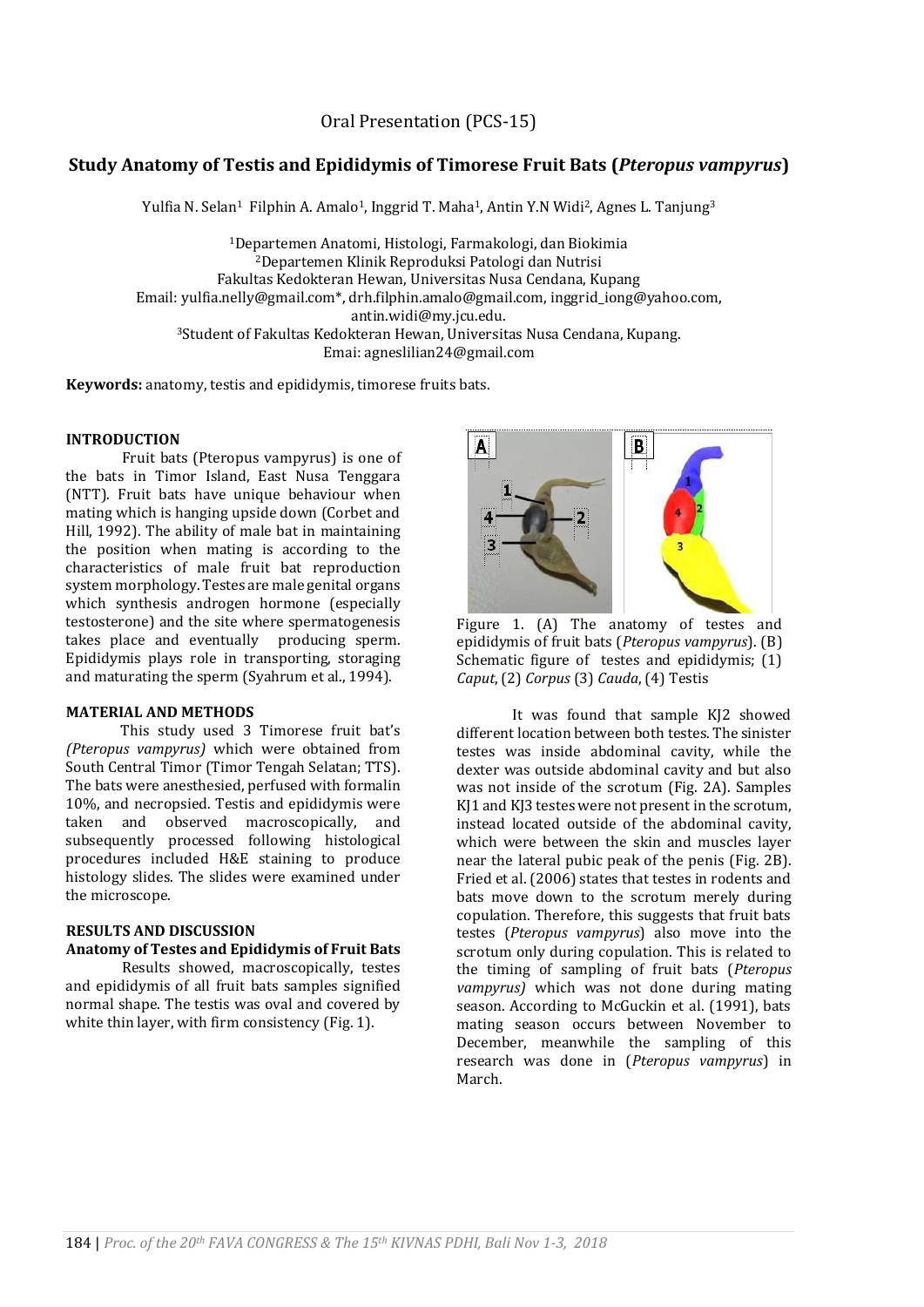

Figure 2. Topography of testis dan Epididimis of fruit bats (*Pteropus vampyrus*). (A) Sample KJ2; the *sinister* testis was in abdominal cavity, the *dexter* was outside abdominal cavum, (B) Sample KJ1, KJ3; testes were outside of abdominal cavity.  $\rightarrow$ : sinister testis  $\rightarrow$  *dexter* testis

Epididymis of all samples were found attached to testes. Epididymis consisted of *caput*, *corpus* dan *cauda* (Fig. 1). *Cauda* epididymis of fruit bats (*Pteropus vampyrus*) showed circled shaped with larger size on their *caput* compare to *corpus*. This is related to the function of *cauda* epididymis as greatest storage site of spermatozoa.

### **Histology of Testis and Epididymis of Fruit Bats**

Microscopic examination upon testis of all fruit bats (*Pteropus vampyrus*) samples did not show any differences. The tunica vaginalis comprised of lamina parietalis which covered epididymis duct and deferens duct, whereas the inner part of tunica vaginalis, lamina parietalis, laid tunica albuginea (Fig 3). The histological observation of testes also showed smooth muscle layer with seminiferous tubulus which filled by germinal cells which consisted of myoid cells, spermatogonia, spermatid, and spermatozoa, meanwhile on interstitial tissue was found interstitial cells (Leydig cells) (Fig. 4).



Figure 3. Histology of fruits bats (*Pteropus vampyrus*) testes; (A): (1) Lumen, (2) Seminiferous tubules, (3) Leydig cells (4) Interstitial tissue; (B): (5) Tunica albuginea, (6) Tunica vaginalis lamina parietalis, (7) Tunica vaginalis space (HE, 10x)

Fruit bats (*Pteropus vampyrus*) epididymis wall consisted of tunica mucosa which comprised of lamina epithelial, lamina propria, and lamina muscularis, tunica sub mucosa which filled by loose connective tissue, tunica muscularis which

comprised of circular and longitudinal smooth muscle layers, also tunica adventitia. The histology of caput, corpus, and cauda epididymis showed difference on their stereocilia length, also the thickness of epithelial and smooth muscle layers (Fig. 5).



Figure 4. Histology of Seminoferous tubules. (1)Spermatozoa, (2) Spermatogonium, (3) Spermatid, (4) Interstitial cells (Leydig cells), (5) Basal cells (Myoid cells) (HE, 40X).



Figure 5. Histology of fruit bats (*Pteropus vampyrus*) epididymis. (1) Tunica mucosa, (2) Tunica sub mucosa, (3) Tunica muscularis (circular), (4) Tunika muscularis (longitudinal) (5) Tunica adventitia (HE, 10x)

Tunica mucosa of epididymis consisted of tersusun dari pseudostratified kolumner epithel with broad stereocilia, connective tissue, and smooth muscle adanya jaringan ikat dan otot polos. Comparison of stereocilia of epididymis indicated decrease of its length from caput towards cauda epididymis. The similar feature was also found on the thickness of the epithelial layer, which showed reduction towards cauda epididymis (Fig. 6). In regards to cellular components of the tunica mucosa, three types of cells were found, they were apical cells which located near the seminiferous tubules lumen, main cells, and basal cells (Fig. 7).